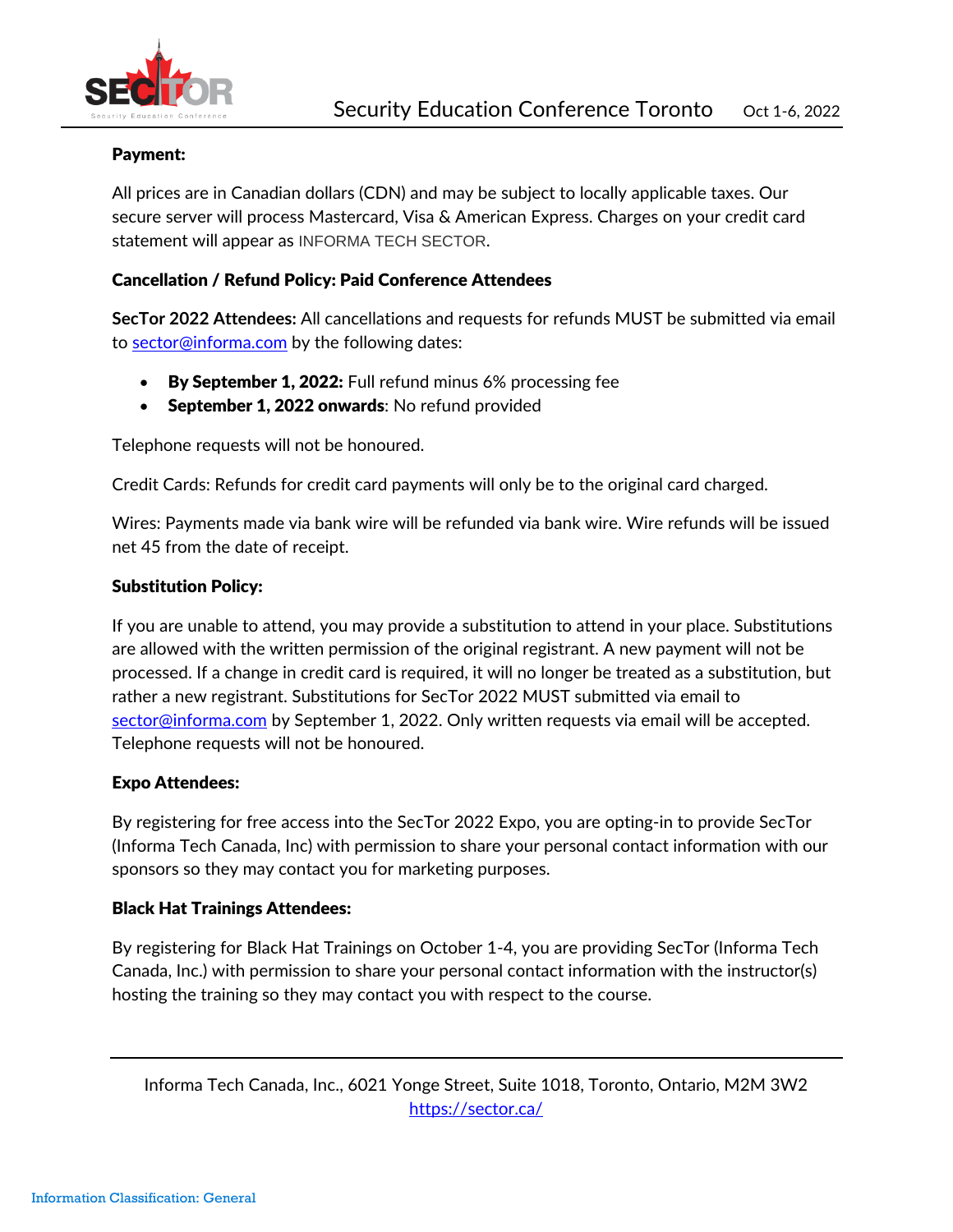

## **SecTor Event Privacy Notice:**

Informa will use your personal information provided during the registration process to manage our events, specifically in the following ways:

#### **In-person Events**

When attending our in-person events, by allowing your badge to be scanned by an exhibitor or sponsor, you are providing the exhibitor or sponsor with your personal information and in doing so agree to the exhibitor or sponsor contacting you in the future about their products or services. You understand that you can opt-out of this contact at any time by contacting the exhibitor or sponsor. Badges cannot be read remotely and must be scanned before any details are shared with exhibitors and sponsors. You have the right to refuse badge scanning except when entering or exiting the event.

## **Virtual Events**

When attending our virtual events if you enter or interact with a virtual exhibition booth your personal information will be shared with the exhibitor to allow them to engage with you both during and after the event. If you accept a connection/meeting invite, interact with sponsored content (e.g. attend live session, download or bookmark companies/content) then your full contact details will be shared directly with the sponsor or exhibitor and they may follow-up in line with your indication of interest in their products.

## Video and Photography

SecTor periodically undertakes video recording and photography during the event, including recording all sessions. We strive to avoid publishing or sharing images or recordings that contain personally identifiable information. However, by entering the conference area (either virtual or in-person), including ancillary areas such as the party venue, and by your presence, you consent to be photographed, filmed and/or otherwise recorded. Your entry constitutes your consent to such photography, filming and/or recording and to any use, in any and all media throughout the universe in perpetuity, of your appearance, voice and name for any purpose whatsoever in connection with the event.

You understand that all photography, filming and/or recording will be done in reliance on this consent given by you by entering this area.

If you do not agree to the foregoing, please do not enter the conference areas.

Informa Tech Canada, Inc., 6021 Yonge Street, Suite 1018, Toronto, Ontario, M2M 3W2 <https://sector.ca/>